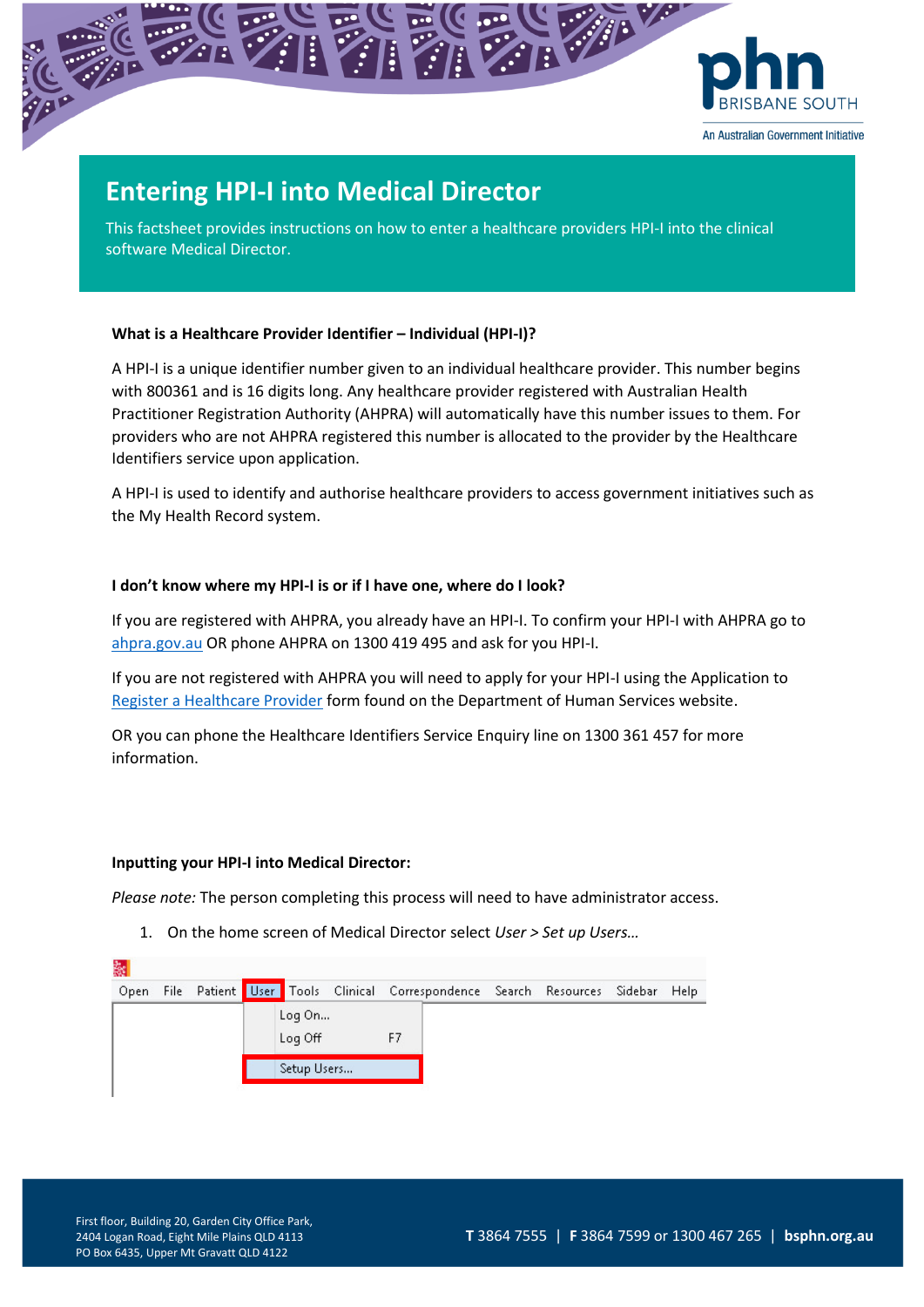

2. In the *User Database* screen select the healthcare provider who's HPI-I you are adding, then select *Edit,* at the bottom of the screen*.*

|                 |          | There is currently 1 prescriber in the database.<br>Include Inactive Users? |            |            | Email Details  |                |              |
|-----------------|----------|-----------------------------------------------------------------------------|------------|------------|----------------|----------------|--------------|
| User            | Category | Address                                                                     | Phone      | Type       | Qualifications | Prescriber No. | Provider No. |
| Dr Phillip Lang | Doctor   | 400 George Street, BRISBANE 4001                                            | 0730230000 | Prescriber | MD.            | 2173711        | 2426621B     |
|                 |          |                                                                             |            |            |                |                |              |

3. In the *Edit Doctor Details* screen, enter the healthcare providers HPI-I in the *HPI-I No.* field. Then select *OK*

|                                                                                                        |                                                                                  | <b>Edit Doctor Details</b>                                                                                                                                                                                                                                                                                                                                                                                                                                                                                                                       |  |  |  |  |
|--------------------------------------------------------------------------------------------------------|----------------------------------------------------------------------------------|--------------------------------------------------------------------------------------------------------------------------------------------------------------------------------------------------------------------------------------------------------------------------------------------------------------------------------------------------------------------------------------------------------------------------------------------------------------------------------------------------------------------------------------------------|--|--|--|--|
| Liser Details<br>Name:<br>Address:<br>City/Suburb:                                                     | Dr Phillip Lang<br>400 George Street<br>Brisbane                                 | MyHealthRecord Details<br>▿<br>Participate in MyHealthRecord<br>When the 'Participate in MyHealthRecord' option is checked:<br>- You can download or upload clinical documents to each patient's MyHealthRecord.<br>This is subject to each patient's MyHealthRecord security status.<br>- You can upload prescription records to each patient's MyHealthRecord.<br>Registration with ePrescribing is required and is also subject to each patient's<br>consent.<br>Title:<br>Dr<br>First Name:<br>Phillip<br>Middle Name:<br>Last Name:<br>Lang |  |  |  |  |
| Postcode:<br>Phone:<br>Fax:<br>Prescriber No.:<br>Provider No.:<br>HPH No.:<br>State Registration No.: | $\mathbf{x}$<br>4001<br>0730230000<br>2173711<br>2426621B<br>8003 6132 3335 5015 |                                                                                                                                                                                                                                                                                                                                                                                                                                                                                                                                                  |  |  |  |  |
| Qualifications:<br>E-mail:                                                                             | <b>MD</b><br>$* = required fields$                                               | ePrescribing<br>Status<br>Not registered<br>Disable ePrescribing for this Practitioner                                                                                                                                                                                                                                                                                                                                                                                                                                                           |  |  |  |  |
| Status<br>• Prescriber<br><b>GPRN Details</b><br>DOB:<br>$\prime$                                      | O Locum<br>Graduation:<br>Sex:<br>$\checkmark$                                   | √ Options Editing? √ Data Export Privileges?<br>√ Top Level Access?<br>Auto-capitalise names PKI Encryption<br>MyHealthRecord Assisted Registration<br>0K<br>Cancel                                                                                                                                                                                                                                                                                                                                                                              |  |  |  |  |

Note: Please ensure all other information regarding the provider (including their provider number) is entered correctly to complete the validation process.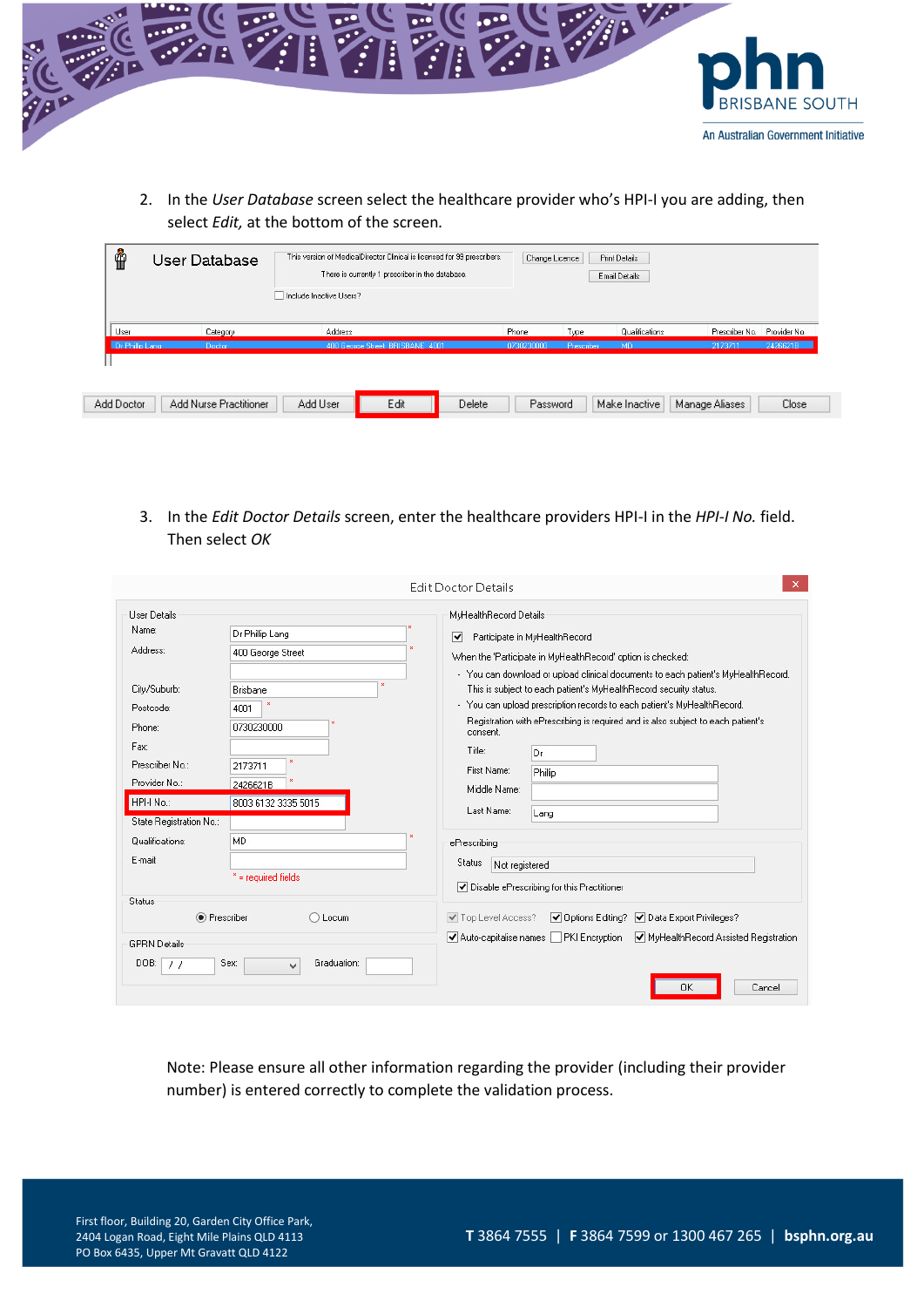

## **Entering HPI-O into Medical Director**

This factsheet provides instructions on how to enter a healthcare organisations HPI-O into the clinical software Medical Director. This step is needed to ensure the successful implementation of My Health Record into practice.

#### **What is a HPI-O?**

A Healthcare Provider Identifier – Organisation (HPI-O) is a unique number that is assigned to eligible healthcare organisations once they have registered with the Healthcare Identifier Service. The HPI-O number begins with 800362 and is 16 digits long. A healthcare organisation will need to apply for a HPI-O in order to access the My Health Record system.

For more information on how to request a HPI-O and register to the My Health Record visit: <https://www.myhealthrecord.gov.au/for-healthcare-professionals/howtos/register-your-organisation> Alternatively you can contact Brisbane South PHN and ask to speak to a My Health Record team member.

Once you have your HPI-O please follow the steps below to enter the number into Medical Director.

## **Entering your HPI-O into Medical Director.**

| 憼<br>Patient User Tools<br>File<br>Open | Clinical Correspondence Search Resources     | Sidebar<br>Help                |
|-----------------------------------------|----------------------------------------------|--------------------------------|
|                                         | Letter Writer<br>Labels<br>X-ray View Screen | F <sub>8</sub><br>Ctrl+Shift+X |
|                                         | Calculators                                  | ۱                              |
|                                         | Medicare Australia PKI Certificate Manager   |                                |
|                                         | Options                                      |                                |
|                                         | Print Options                                |                                |
|                                         | Manage Communications                        |                                |
|                                         | MDExchange                                   | ١                              |
|                                         | Patient Photo Options                        |                                |
|                                         | HealthLink                                   | ۱                              |

1. On the home of Medical Director select *Tools > Options…*